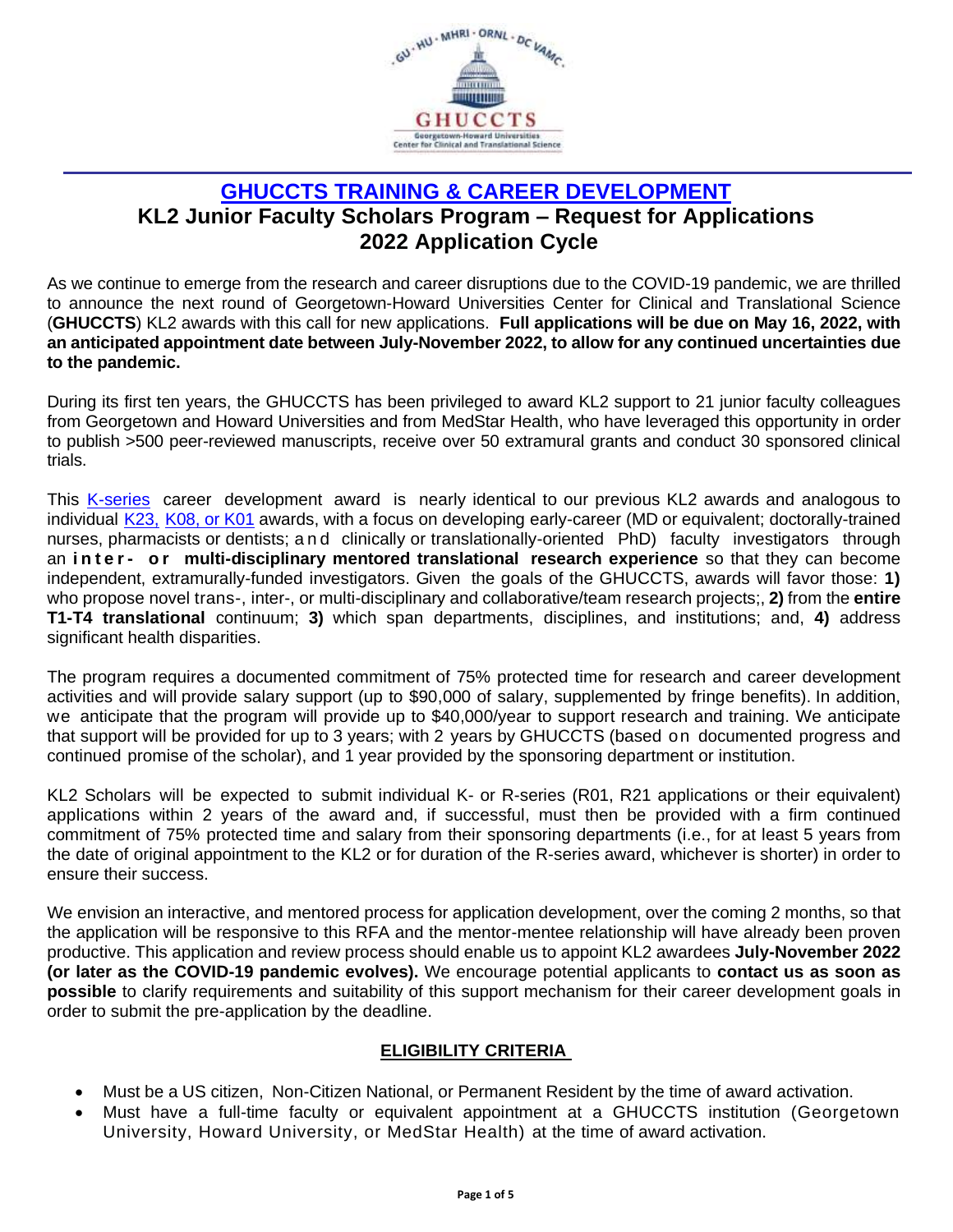• Must devote 75% effort to the program for a full 3 years. [**Note:** We will consider 50% effort, with prior consultation and approval, in accord with NIH guidelines, for some surgeons or procedural subspecialists. The applicant, mentors, and relevant department chairs/chiefs will need to describe and ensure how the plan for protected time will be implemented and enforced.]

## **NOT ELIGIBLE**

- Individuals who were, or currently are, the Principal Investigator of an NIH R01, P01 or P50 subproject, or individual K (e.g., K01, K08, K22, K23) grant/award **ARE NOT** eligible.
- Likewise, current/former Principal Investigators of non-NIH peer reviewed research grants with budgets **>\$100k in annual direct costs ARE NOT** eligible. By contrast, individuals who were, or currently are, the Principle Investigator on an NIH R03, R21, or Phase 1 SBIR/STTR grant or non-NIH peer reviewed award **<\$100k** in annual direct costs **ARE ELIGIBLE** to apply.

## **APPLICATION REQUIREMENTS:** *NEW*

## **PRE-APPLICATION Deadline: APRIL 22, 2022**

**[Online Application Form:](/Users/jgu/Downloads/Online%20Application%20Form)** <https://redcap.georgetown.edu/redcap/surveys/?s=yxk2NH>

The online application requires the following information:

- Applicant demographic information
- Project information (title, research phase, IRB/IACUC approval, etc.)
- Proposed mentors
- Plan for didactic training
- NIH biosketch
- Curriculum vitae
- Personal statement
- Letters of support

#### **FULL APPLICATION**

- A 6-10-page research proposal for the major research project, describing three (3) years of work. Using the PHS 398 (current R01) format, including: specific aims page, significance, innovation, and approach, providing background, major experimental or study details, with attention to feasibility, available resources and collaborations, and plans for subsequent work. While the focus is on the major research project, please describe other planned research activities and sources of support required for their completion in order to account for 75% FTE that will be devoted to the K award and assure high productivity during this award.
- A brief (1-3 page) plan describing a subsequent individual K award application or R01 application that would be submitted in year 1 (usually an individual K-series application) or in year 2 (usually an R01 application) of the KL2 period of support and how that application would be made more competitive by the proposed prior KL2 support and training.
- A 1-page statement detailing 3-year and 5-year career plans as well as the specific role of this mentored research experience in achieving those goals, and the manner in which the project and mentorship plans will specifically advance multi- or inter-disciplinary research. This statement should be aligned with your individual development plan (IDP) developed in collaboration with your mentors.
- A 0.5-1-page lay summary of your proposal, including its potential impact on relevant patient populations (especially if understudied), communities, and **suitable for sharing with interested lay advisory groups**.
- A 3-4-page proposal detailing the plan and rationale for specific didactic training and career development activities to supplement and enhance the mentored research experience. In particular, please provide a critical self-appraisal of current skills and needs for further training with respect to the core [competencies](https://clic-ctsa.org/sites/default/files/CTSA_Core_Competencies_final_2011.pdf) for translational investigators identified by NCATS. If a specific degree or certificate program is proposed, please provide details and rationale. If specific courses, workshops, internship, externships (e.g., with industry, federal agencies, or stakeholder organizations), or tutorial experiences are proposed, **please provide details and rationale**.
- NIH biosketch (in current format) for the applicant and for each mentor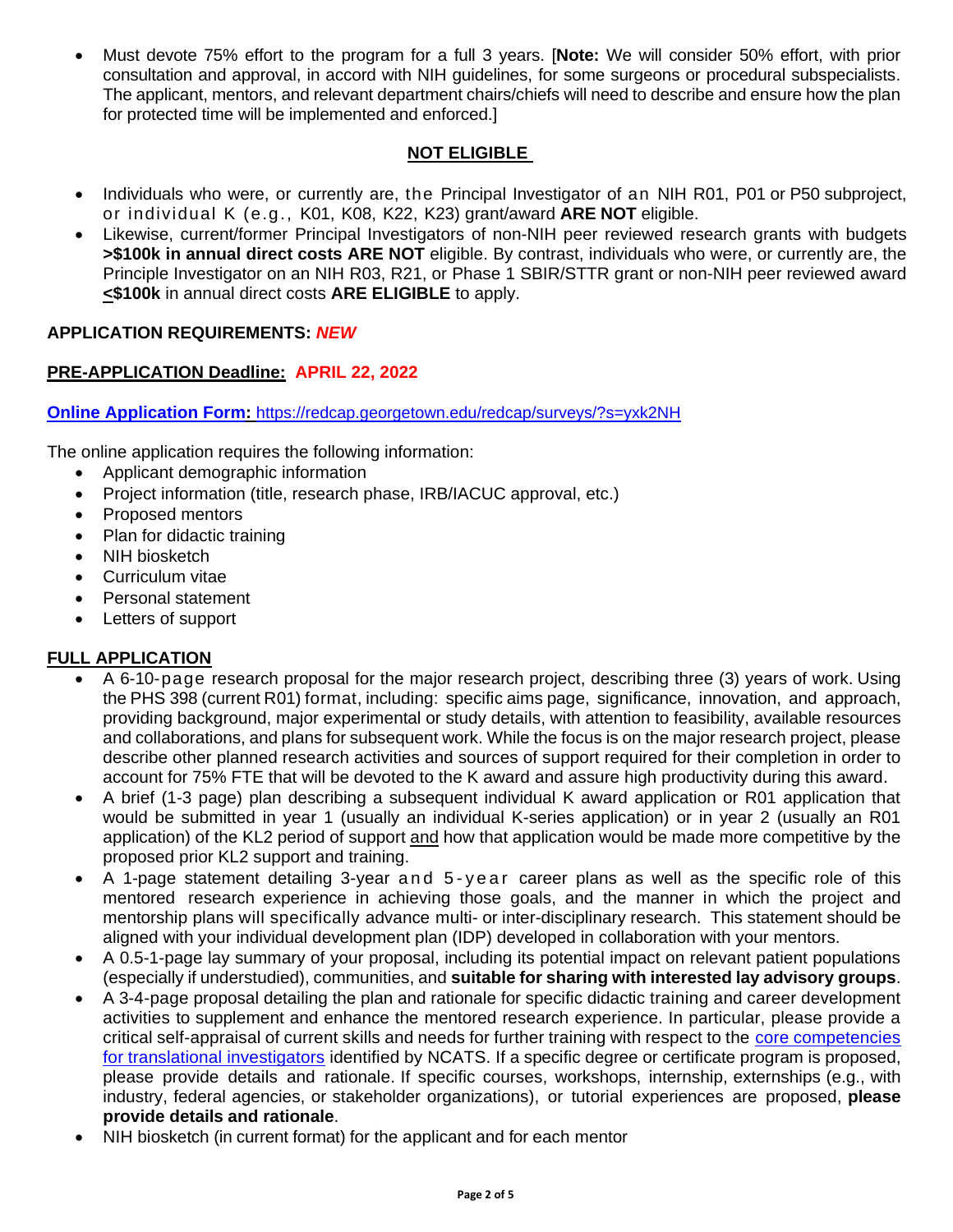- A three-year detailed budget & budget justification (using NIH's FP4 & FP5 forms)
- If applicable, we ask that you submit a brief statement describing any challenges in implementing the commitments required for the KL2 award (i.e., 75% focus on productive research and career development activities) due to competing commitments or uncertainties that have resulted from the COVID-19 pandemic (e.g., unanticipated teaching or clinical work), how you and your department will plan to transition to the KL2 award, and any delays in start date that would be required to complete this transition.
- A detailed letter from the department chair (co-signed by any other relevant, responsible official) endorsing and appraising the applicant and the application, as well as outlining the department's plan for, and commitment to, the applicant.

# **DEPARTMENT CHAIR LETTER MUST INCLUDE:**

- $\circ$  Specific plan that guarantees 75% protected time from day 1 of KL2 support (and addresses any transition plans needed to re-focus scholar effort due to the impacts of the COVID-19 pandemic).
- $\circ$  Details of all past, current, and previously-committed institutional research support (e.g., protected time, "startup packages", research funds, non-monetary resources [including space, equipment and needed research staff]) provided to the applicant and assurance that prior commitments will be honored without any offset by the KL2 award or any new KL2-related commitments in years 1-3
- $\circ$  Plans for additional/continued institutional research support during the 3 years as a KL2 scholar including source(s) of funds to support salary and research expenses that exceed funds provided by the KL2 during the 2 years of grant support and then fully replace this award during one of the three years as a KL2 scholar
- $\circ$  Details regarding provision of, or access to adequate research facilities, ancillary, or core resources required for the proposed research (co-signed by any/all other relevant, responsible officials)
- $\circ$  Details regarding provision of, or access to adequate departmental administrative support to assist appointed applicant navigate and complete administrative processes
- $\circ$  Details regarding ALL anticipated clinical, teaching, administrative, or other activities which might be reasonably construed by reviewers as either extraneous to (or competing with) research career development
- $\circ$  Commitment to continue this support for 5 years (from the date of initial appointment) if the applicant transitions successfully to an individual K-series or R01/R21 award following the period of KL2 support.

## • A letter from the mentor(s).

## **MENTOR LETTER MUST INCLUDE:**

- $\circ$  KL2 awards, the career aims, the training experiences, and the mentorship needs are, by definition, discipline-spanning and collaborative. Therefore, all applicants must propose (at least) dual or team mentorship, with input that spans disciplines and/or stages of research translation. Explaining the rationale, focus, content, and feasibility of the mentoring plan will be a key review criterion.
- o Mentors' letters can be written individually, or all mentors may contribute to a single letter which, however, must delineate each of their roles as well as the plan for coordinated joint mentorship
- o Detailed commitment to the applicant
- o Their contributions to development of the research project
- Their plans for interacting with the applicant over the next 3 years, as well as an appraisal of the applicant's likelihood of productivity and success in transitioning to research independence.
- One to two additional letters of support by senior faculty (from any institution or setting) familiar with the applicant's current work and accomplishment and able to evaluate the likelihood of success, defined by the transition to individual and collaborative extramural research funding as well as the need for further mentored research training.

**Mentor Qualifications:** Mentors must interact closely with the scholar, and should have research expertise and experience relevant to the proposed career development program. Mentors must be committed to continue their involvement throughout the total period of the scholar's career development under this award. Each Scholar candidate appointed in the program award must have a **primary mentor**, preferably from a GHUCCTS institution, who: (1) has a track record of **successful and sustained federal** (i.e., NIH, AHRQ, CDC, FDA, DOD, HRSA or VA) research funding, (2) has the research resources (including funding, facilities, space, collaborations, access to key populations, technologies, and reagents) which will be **available to the scholar to ensure productivity**, and 3) has a track record of **successful mentorship** of trainees who have gone on to productive independent or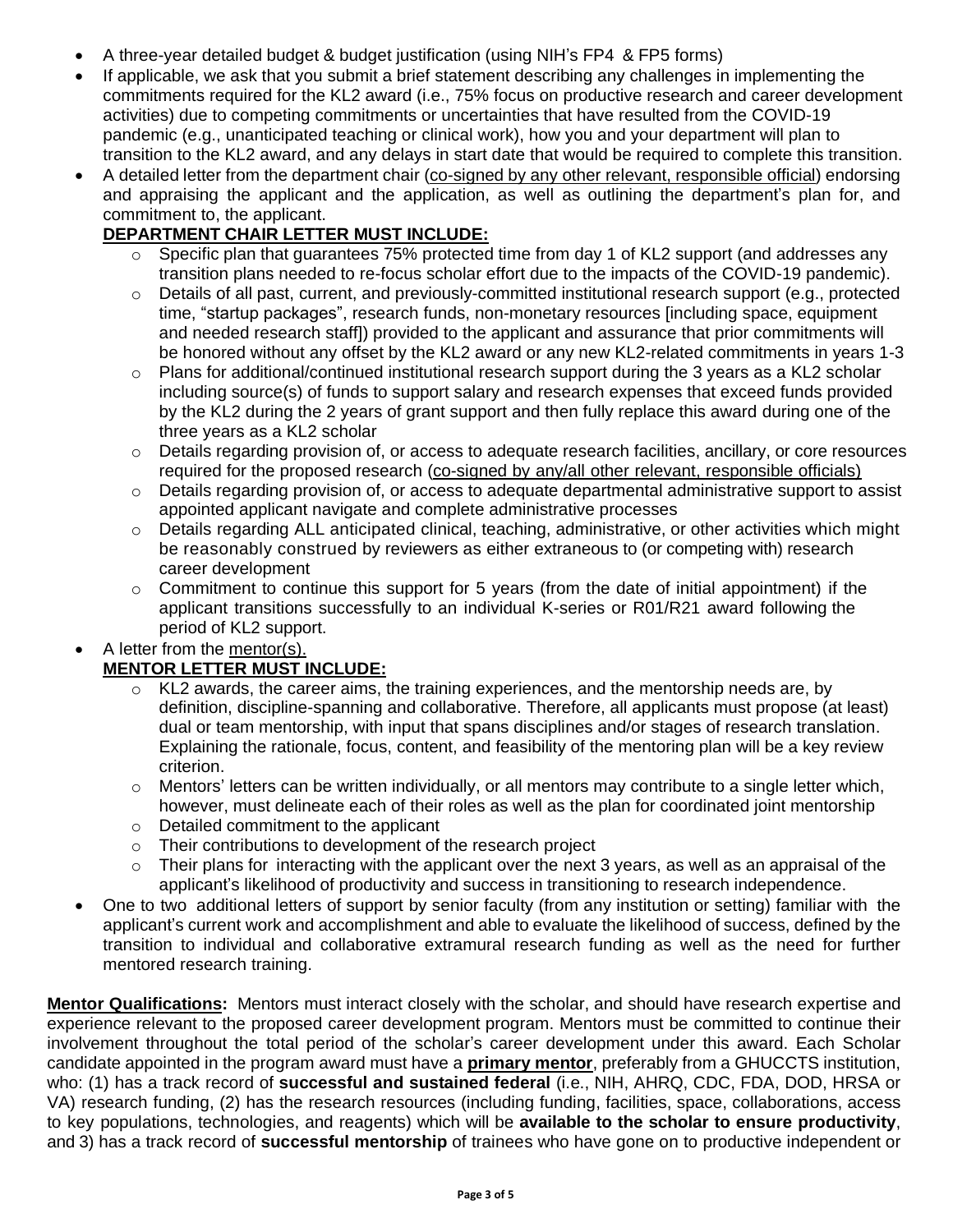collaborative research-focused careers. The mentor must be committed to continue this involvement throughout the candidate's total period of development under the award. Secondary or **joint mentors** should be similarly committed to the scholar's career development, but provide complementary perspectives, guidance, and support. While at least two mentors are required, there is no limit to the size or composition of the mentoring team. In each case, the mentoring team must clarify the roles of each member and how they will function together for the scholar's benefit. Further, we require that **joint mentors be expert in demonstrably-differing disciplines or specialties than the primary mentor or focus their research in differing stages of the clinical-translational research continuum (T1-T4)**. The applicant and mentors must explain the rationale for selection of the mentoring team and how it will function to guide the applicant to independent funding, translational research productivity, a training and career development direction that favors discipline-spanning collaborative team science, and successful academic career development.

## **Application Requirements for Resubmission Applications**

- You must include an introduction to the resubmission that:
	- $\circ$  summarizes substantial additions, deletions, and changes to the application;
	- $\circ$  responds to the issues and criticisms raised in the summary statement; and,
	- $\circ$  is one page or less in length.

**Do NOT mark-up** changes within the resubmitted application (e.g., do not highlight, color, bold or italicize changes in Research Strategy).

## **Deadline & Notification Dates:**

- [Submit Final Application](https://forms.gle/tAD32h93o34QJhQr9) **ONLINE** in PDF format by **12 noon EST on May 16, 2022**
- Anticipated award notification and start date: **July-November 2022**

Send inquiries to Ms. Cyndi Campbell [Cyndi.Campbell@georgetown.edu,](mailto:Cyndi.Campbell@georgetown.edu) or to any member of the KL2 Executive Committee (Jason G. Umans, MD, PhD: [jgu@georgetown.edu;](mailto:jgu@georgetown.edu) Kathryn Sandberg, PhD: [sandberg@georgetown.edu;](mailto:sandberg@georgetown.edu) Charles D. Howell, MD: [charles.howell@howard.edu\)](mailto:charles.howell@howard.edu)